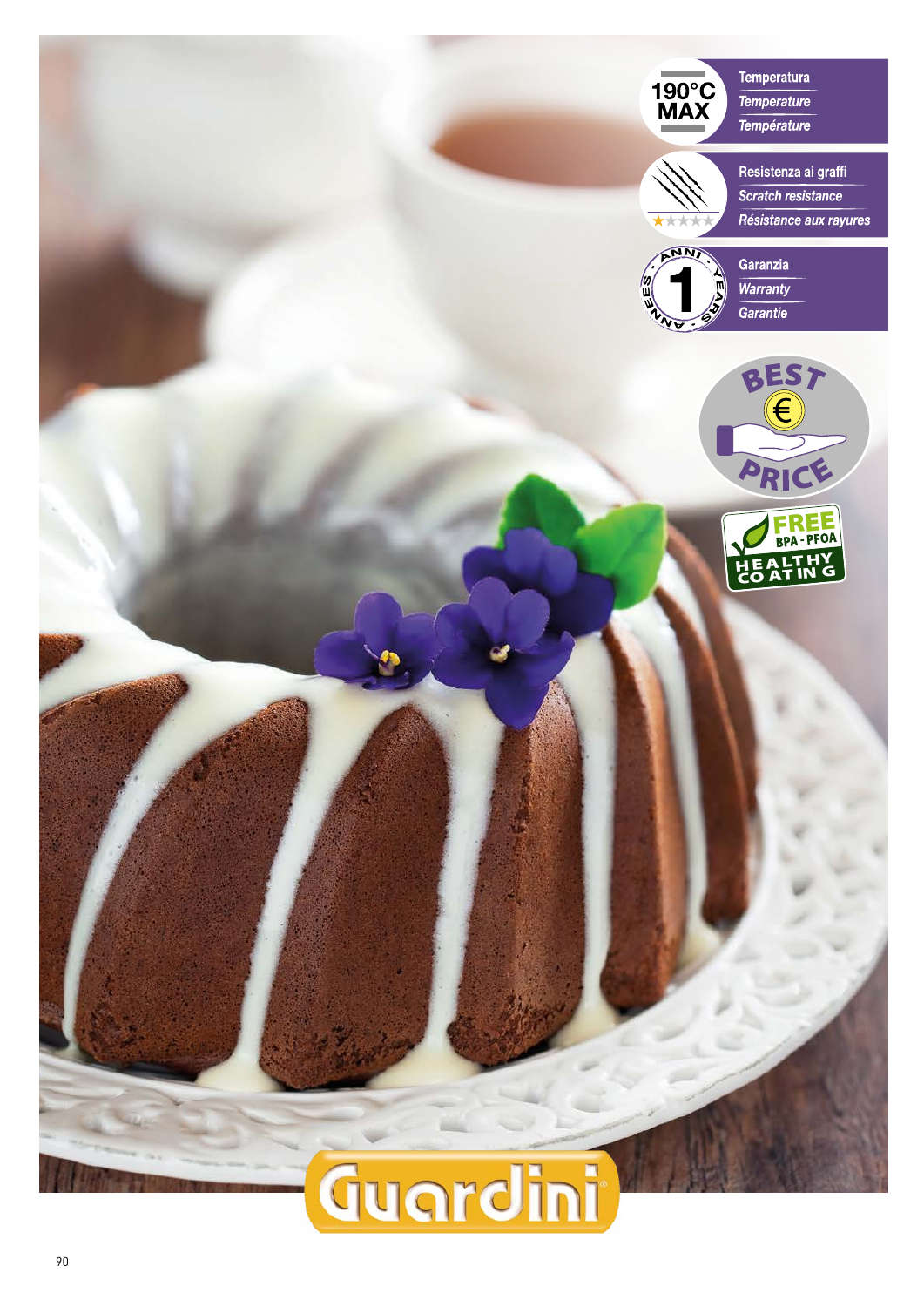

# Selenia



**Pratici e convenienti, gli stampi da forno della linea Selenia in banda stagnata propongono le forme più amate e richieste dai consumatori.** La banda stagnata elettroliticamente è un tipo di acciaio economico, adatta al contatto con gli alimenti, ideale per la cottura in forno di tutti i tipi di dolce.

**Practical and with an affordable price, the Selenia collection of tinplate bakeware includes the most popular shapes on the market.** Selenia is made of electrolytic tin-plated material, which is very convenient for cooking any dessert.



MADE in ITALY